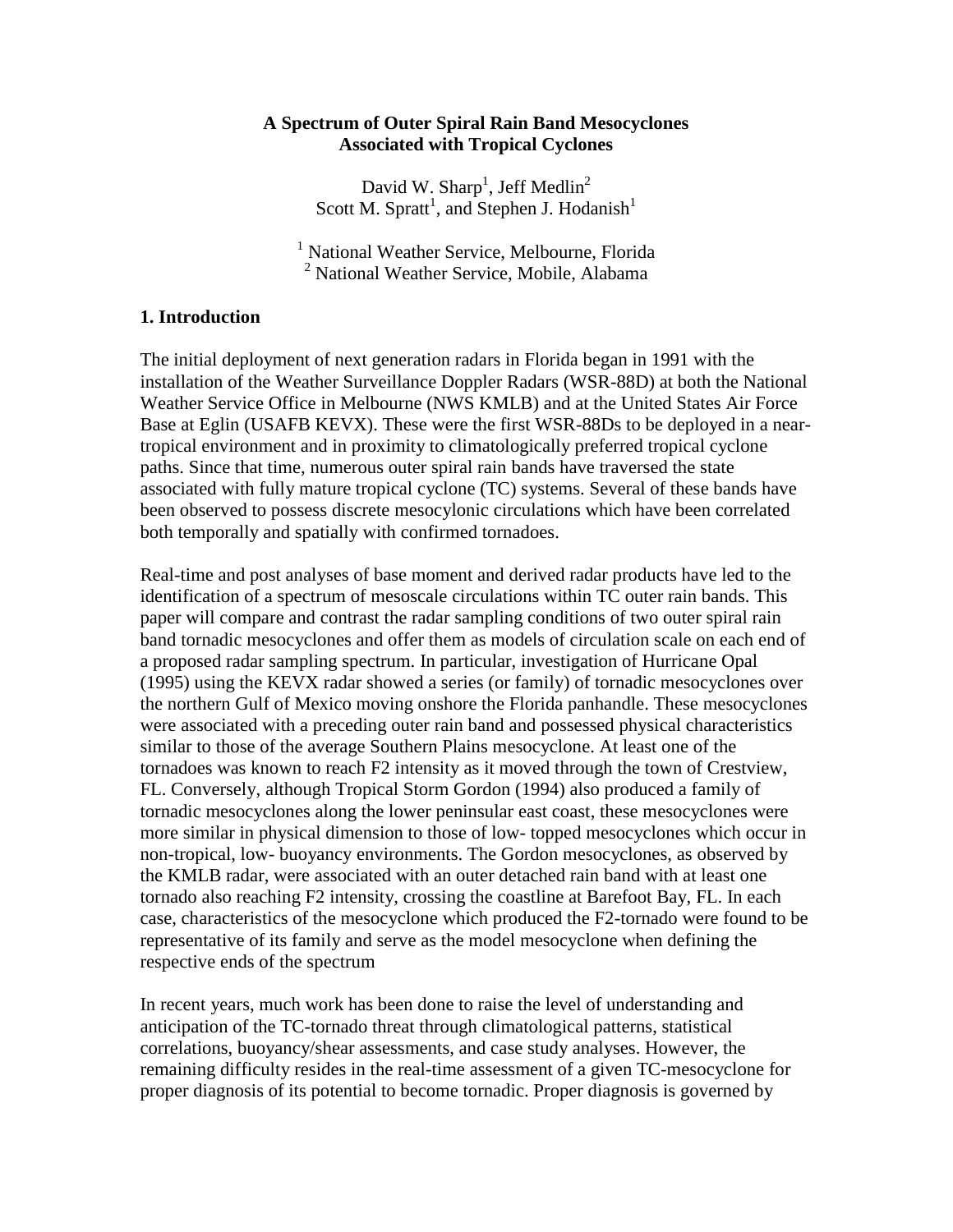sampling the strength, depth, and diameter of the core mesocyclone crossed with the radar's ability to resolve such features. At one end of the sampling spectrum, the Crestview mesocyclone exemplifies those larger outer rain band mesocyclones whose character is more classical in nature. They have a higher probability of detection by both manual and automated means. In contrast, the Barefoot Bay Mesocyclone was much smaller in physical dimension making it more difficult to detect by manual methods and extremely difficult through current automated schemes. Therefore, it is used to define the opposite end of the spectrum. A better understanding of the variance in size of deadly TC outer rain band mesocyclone cores will help operators mentally overcome the known sampling limitations of the radar and hopefully increase lead-time for future tornado warnings.

## **2. The Barefoot Bay Mesocyclone**

Upon inspection of the Barefoot Bay mesocyclone, radar data revealed a temporally persistent, small diameter but shallow mesocyclone core which formed along an outer spiral rain band, moved inland and produced significant tornado damage at 2350 UTC. Noted similarities exist between the observed updraft which evolved in the low thermodynamically unstable but strongly sheared environment for this case and the findings of numerical modeling studies conducted by Weisman and McCaul (1995) for a similar pre-storm environment. Weisman and McCaul found that individual updraft diameters (and depths) substantially decreased with decreasing Connective Available Potential Energy (CAPE). Since low-CAPE environments are usually inherent with tropical cyclones, it is surmised that mesocyclones with compact dimensions may occur more often in such situations. The 1600 UTC Cape Canaveral, FL sounding (XMR), yielded a CAPE of only 274 J/kg. A hodograph was constructed for the time period just prior to tornado using the actual storm motion, observed surface winds within 50-km, and vertical wind information from the KMLB Velocity Azimuth Display (VAD). The hodograph rendered a 0-3 km storm relative helicity (SRH) of 295 m2/s2. When comparing this pre-storm environment to McCaul's (1991) average TC-tornado environment, we again find similarities. McCaul found an average CAPE of 253 J/kg and SRH of 300 m2/s2 which was taken from 10 soundings where tropical cyclone related tornadoes occurred within 2 hr and 40 km of the event.

Considering its small physical dimensions, it is fortunate that the Barefoot Bay mesocyclone passed within close range (within 32 km) of the KMLB radar thus limiting aspect ratio and radar horizon problems. Due to the optimum sampling conditions for such a bantam feature justifies its use as the model mesocyclone for the proposed smallshallow end of the spectrum. The computed aspect ratio at that time was approximately 0.5 indicating that 90 to 100 percent of the true maximum of radial velocity was detected. Cell information from the 0.5 deg elevation slice was also at or below cloud base up to one hour before tornado. Low- level rotational velocities reached 16 m/s with horizontal shear increasing as high as .022 radians prior to tornadogenesis. During its life-cycle, the average diameter of the low-level core mesocyclone was only about 2.5 km with an updraft depth of about 3.5 to 4 km. Traditional reflectivity signatures such as a bounded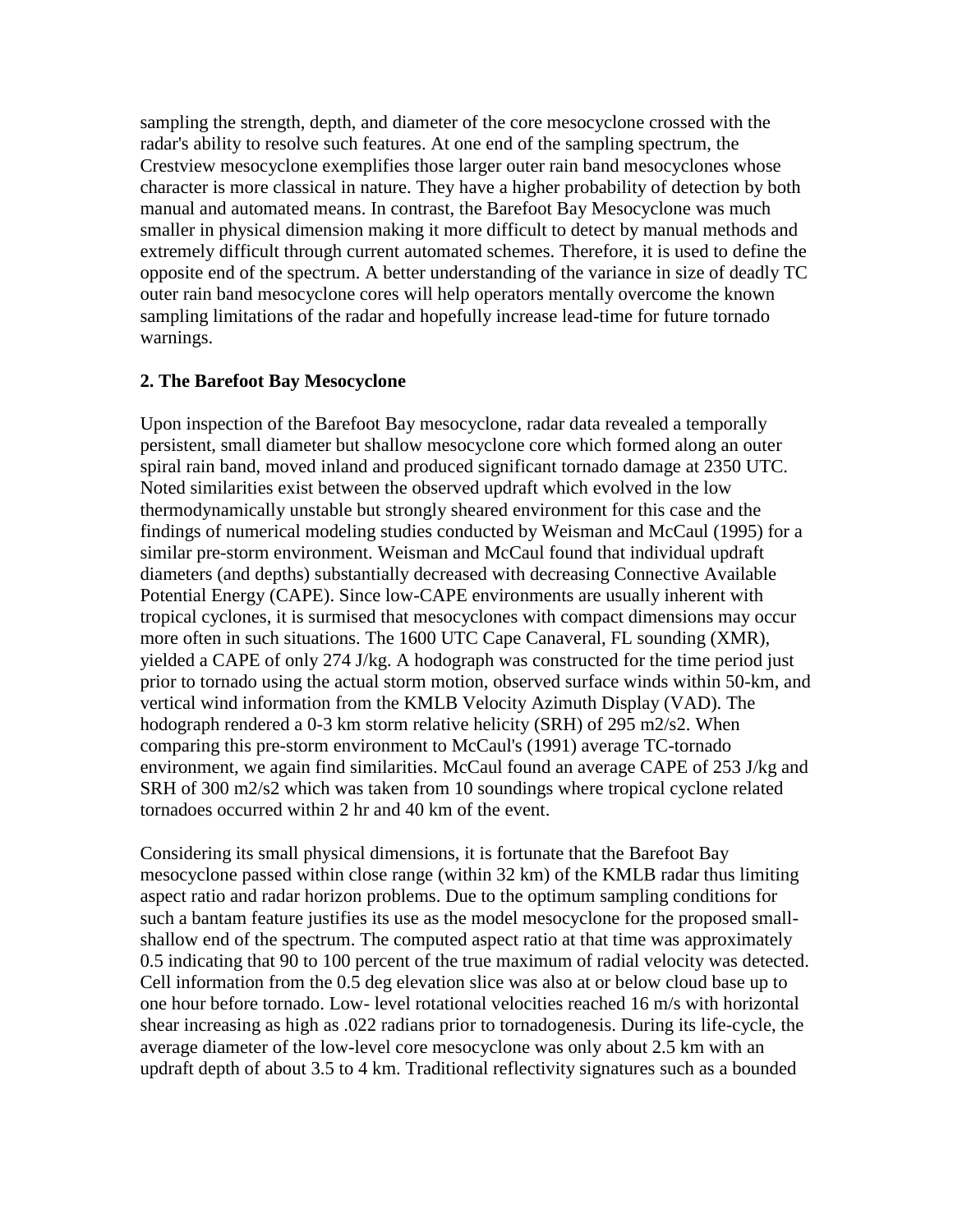weak echo region (BWER) and low-level hook were evident but subtle and far less dramatic than those that evidence average-sized mesocyclones.

# **3. The Crestview Mesocyclone**

In an attempt to represent the Crestview mesocyclone pre-storm environment, a 1625 UTC modified hodograph was constructed for a location within 50-km of where the Crestview mesocyclone passed 30 minutes prior to tornadogenesis. KEVX VAD winds and surface data were used to construct the hodograph. Given the observed storm motion and vertical wind shear profile, 0-3 km storm relative helicity values were computed as 512 m2/s2. Significant storm- relative winds existed below 2 km, averaging 15-16 m/s throughout the inflow layer. The 1500 UTC CAPE, calculated from a modified 1200 UTC Tallahassee, FL sounding, was estimated to range between 1900-2000 J/kg prior to the release of deep convective instability and during the arrival of the outer spiral rainband. In this event, both the CAPE and 0-3 km SRH values well exceed McCaul's (1991) average findings for pre-storm environment.

Time trends of rotational depth and intensity indicate that the storm had over a three hour radar- observed history of persistent rotation prior to making landfall and producing considerable tornado damage. At closest range, the storm passed within 46 km of the KEVX radar. Mesocylone core rotation remained in excess of 3.5 km deep with notable upper level storm- top divergence during the entire event period. Just prior to and during tornado, the Crestview mesocyclone exhibited an operator-defined tornadic vortex signature (TVS), whereby the maximum inbound/outbound pixels were observed to be gate-to-gate and azimuthally adjacent. After moving onshore the mesocyclone transitioned into the tornadogenesis stage as the diameter of core rotation contracted and radial shear values increased to between .035 and .050 radians throughout the lowest 2 km. The 0.5 deg elevation slice also provided information at or below cloud base up to 45 minutes before tornado. The computed aspect ratio was approximately 1.84 suggesting that 60 to 70 percent of the true maximum radial velocity was detected. Of note was both the persistent low-level hook and the capped BWER which are manisfestations of a vertically erect and persistently rotating updraft whose rotation has extended to near ground level. Shortly after the BWER collapsed, the F2 tornado formed. The dimensions of the Crestview mesocyclone are in stark contrast to the Barefoot Bay mesocyclone. Due to its stout nature, it is put forth as the model mesocyclone for the proposed larger-deeper end of the spectrum.

## **4. Discussion and Conclusions**

A variation exists among the spectrum of TC outer spiral rainband mesocyclones (Fig. 1). It has been demonstrated that on one end of the spectrum, there exists a mesocyclone core which is characterized by the dimensions and intensity of the Southern Plains supercell as exemplified by the Crestview mesocyclone associated with Hurricane Opal. These types of mesocyclones possess classic reflectivity characteristics such as low level hooks and persistent BWERs with deeper, broader mesocyclones. They form in TC-environments with a greater than average CAPE and are more readily detected by radar,